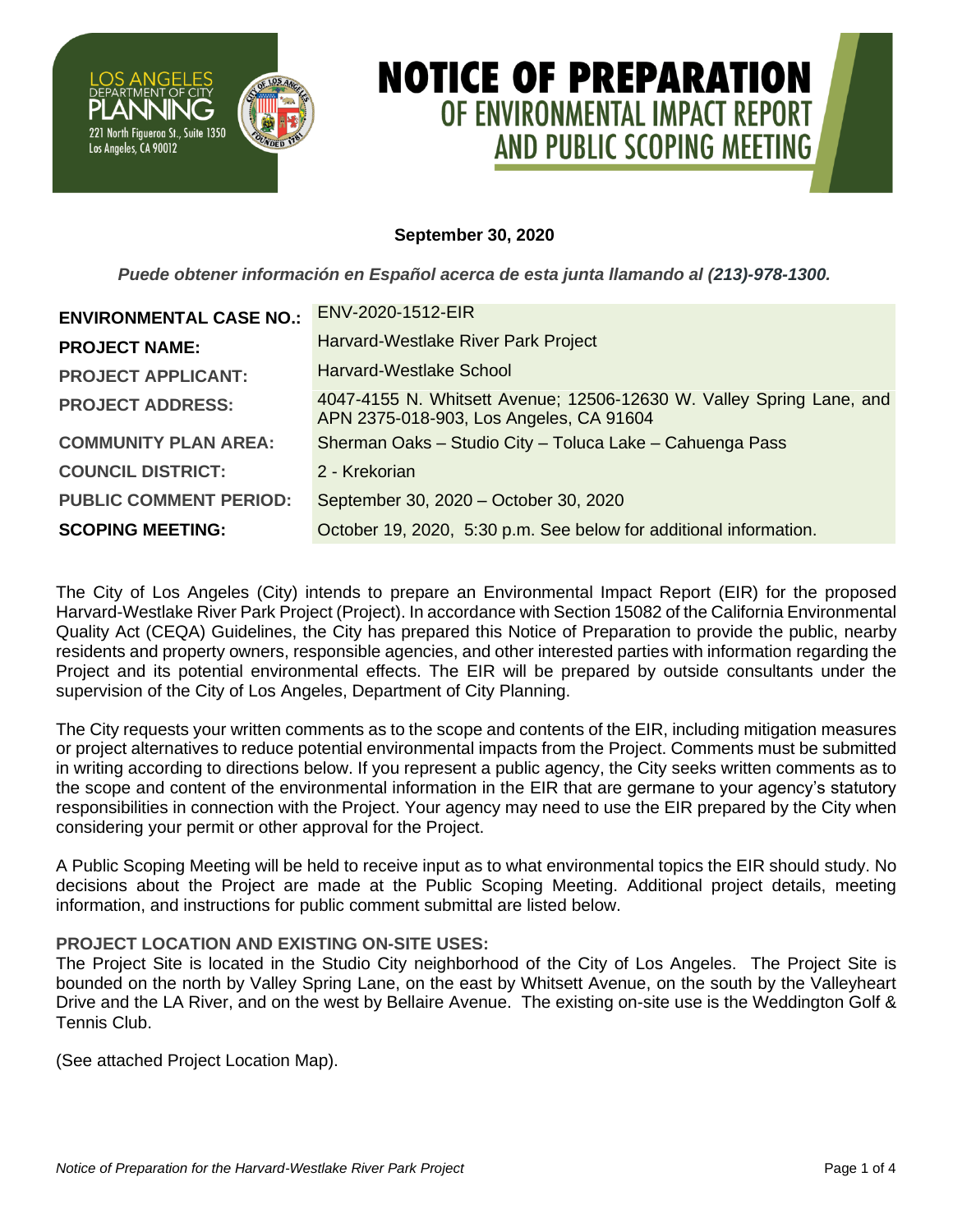#### **PROJECT DESCRIPTION:**

The Harvard-Westlake River Park Project (Project) involves the redevelopment of the approximately 16.1-acre (701,428 square foot) Weddington Golf & Tennis site, and an adjacent approximately 1.1-acre (47,916 square foot) portion of property along the Los Angeles River leased from Los Angeles County, collectively comprising an approximately 17.2-acre (749,344 square foot) project site (Project Site), for use as an athletic and recreational facility for the Harvard-Westlake School and for shared public use. The Project would remove the existing golf course and tennis facility to develop two athletic fields with bleacher seating, an 80,249-square-foot, two-story multi-purpose gymnasium with a maximum height of 30 feet, a 52-meter swimming pool with seating, eight tennis courts with seating, one level of below-grade parking and a surface parking lot. The Project would include ancillary field buildings, a pool house, a security kiosk, exterior light poles, fencing, and retention of the existing clubhouse structure, putting green, and "golf ball" ornamental light fixtures. The Project would remove 240 of the existing 421 trees and plant 350 new trees. The Project would include a 1 million-gallon stormwater capture and reuse system for water conservation and treatment purposes. The Project would also provide approximately 5.4 acres (235,224 square feet) of publiclyaccessible open space and landscaped trails connecting to the adjacent Zev Yaroslavsky Greenway (Zev Greenway) and would provide on-site landscaped areas, water features, and recreational facilities. The Project involves off-site improvements to the Valleyheart Drive public right-of-way, portions of the Zev Greenway adjacent to the Project Site, and an ADA compliant ramp to provide a pedestrian connection between the Zev Greenway and Coldwater Canyon Avenue northwest of the Project Site. Project development would require excavation and grading of the Project Site to a maximum depth of approximately 21 feet below grade and a net cut/fill volume of approximately 250,000 cubic yards.

| <b>Proposed Uses</b>                                                   | <b>Ground Area (acres) and</b><br><b>Building Floor Area (sf)</b> |
|------------------------------------------------------------------------|-------------------------------------------------------------------|
| Open Space (including public plazas, water features, landscaped areas) | 5.4 acres                                                         |
| Field A (total ground area including Ancillary Structures and seating) | 2.7 acres                                                         |
| $\bullet$ Field A                                                      | 1.87 acres                                                        |
| • Field A Ancillary/Facility Structures                                | 6,499 sf                                                          |
| Field B (total ground area including Ancillary Structures and seating) | 4.12 acres                                                        |
| • Field B (including running track)                                    | 3.34 acres                                                        |
| • Ancillary/Facility Structures                                        | $3,080$ sf                                                        |
| Multi-purpose Gymnasium Structure                                      | 80,249 sf                                                         |
| 52-Meter Pool (total area including Ancillary Structures and seating)  | $0.34$ acres                                                      |
| $\bullet$ Pool                                                         | $0.28$ acres                                                      |
| • Ancillary/Facility Structures and Pool Canopy                        | 15,154 sf                                                         |
| <b>Eight Tennis Courts with seating</b>                                | 1.61 acres                                                        |
| Clubhouse (existing structure being retained)                          | 3,587 sf                                                          |
| <b>Security Kiosk</b>                                                  | $180$ sf                                                          |
| <b>Total Building Floor Area</b>                                       | 108,749 sf                                                        |
| <b>Total Project Site Area</b>                                         | 17.2 acres (749,232 sf)                                           |
| $sf = square feet$                                                     |                                                                   |

#### **Proposed Uses**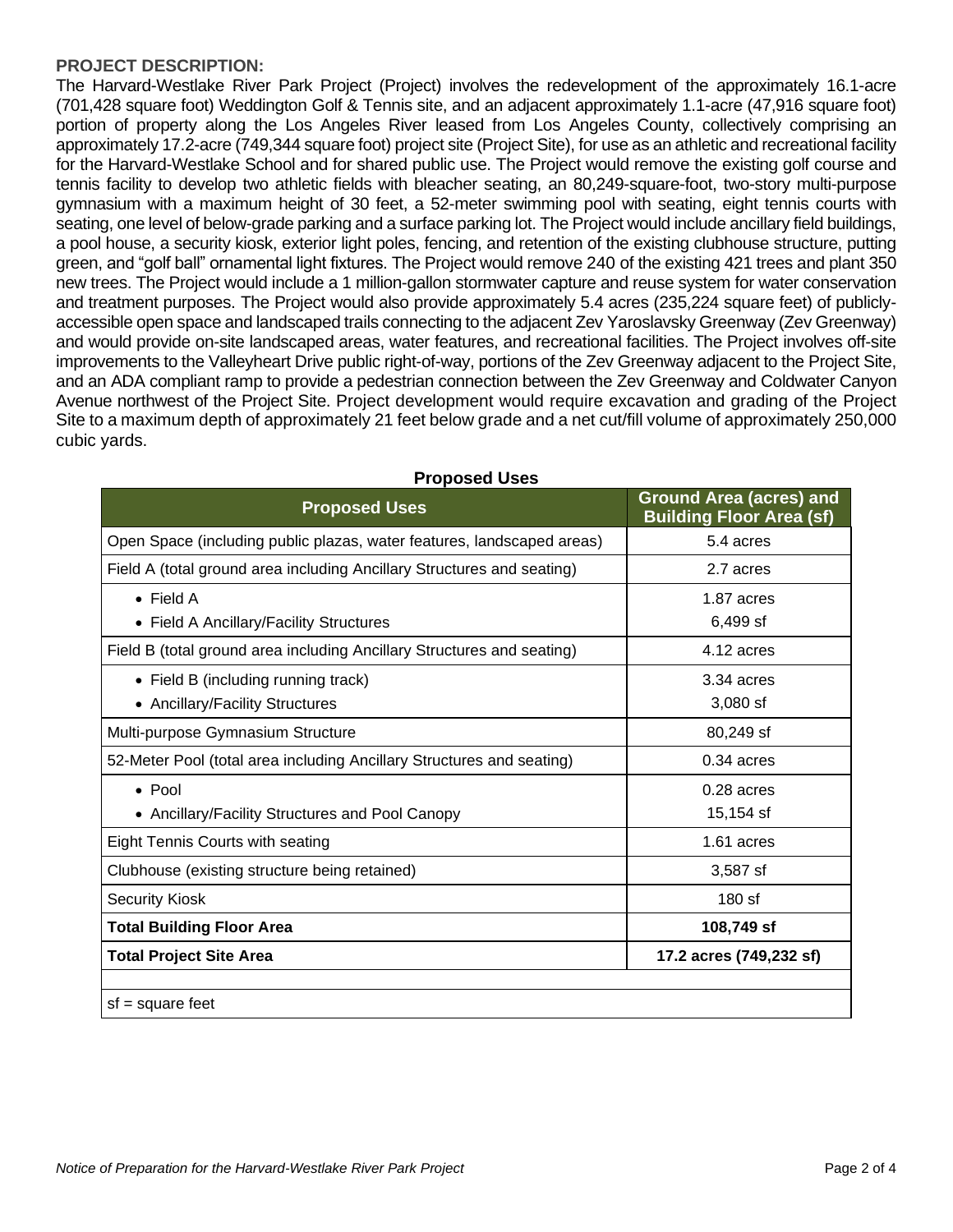# **REQUESTED ACTIONS:**

- 1. Pursuant to LAMC Section 12.24.T, a Vesting Conditional Use Permit to allow the operation of a privateschool athletic and recreational campus in the A1 zone.
- 2. Light Poles: Pursuant to LAMC Section 12.24.F, the following maximum heights for light poles ancillary to the athletic and recreational campus, in lieu of the 30-foot height limit otherwise required by LAMC Section 12.21.1-A:
	- Two (2), 50-foot tall light poles on the east and west side of the pool facility.
	- Three (3), 60-foot tall light poles on the north side of Field B.
	- One (1), 50-foot tall light pole on the west side, and one (1), 50-foot tall light pole on the east side, of Field B.
	- Three (3), 80-foot tall light poles on the south side of Field B.
	- Three (3), 60-foot tall light poles on the west side, and three (3), 60-foot tall light poles on the east side, of Field A.
	- Twelve (12), 50-foot tall light poles located on all four sides of the proposed tennis courts.
- 3. Walls/Fences: Pursuant to 12.24.F, the following maximum heights for walls and fences ancillary to the athletic and recreational campus, in lieu of the 8-foot maximum height limitation for fences and walls in side yards and the 6-foot maximum height limitation for fences and walls in front yards, in the A1-1XL-RIO zone:
	- A maximum 10-foot-height wall along Whitsett Avenue.
	- A maximum 11-foot-height wall along Valley Spring Lane and Bellaire Avenue.
- 4. Pursuant to LAMC Section 16.05, a Site Plan Review since the Project will result in an increase of more than 50,000 square feet of non-residential floor area.

# **POTENTIAL ENVIRONMENTAL EFFECTS OF THE PROJECT:**

Based on an Initial Study, the proposed project could have potentially significant environmental impacts in the following topic areas, which will be addressed in the EIR: Aesthetics, Air Quality, Biological Resources, Cultural Resources, Energy, Geology and Soils, Greenhouse Gas Emissions, Hazards & Hazardous Materials, Hydrology and Water Quality, Land Use and Planning, Noise, Public Services (Fire Protection and Police Protection), Transportation, Tribal Cultural Resources, and Utilities and Service Systems (Water, Wastewater, and Solid Waste).

# **PUBLIC SCOPING MEETING:**

A Public Scoping Meeting will be held in an online format using GoToWebinar, to share information regarding the Project and the environmental review process. City staff, environmental consultants, and project representatives will be available during this meeting which will begin with a pre-recorded presentation. After the Public Scoping Meeting has ended, a copy of the prerecorded presentation will be posted to the Department's website at [https://planning.lacity.org/development-services/eir.](https://planning.lacity.org/development-services/eir) The City encourages all interested individuals and organizations to attend this meeting. Questions may via the 'Questions' chat box in the control panel, but there will be no verbal comments or public testimony taken at the Public Scoping Meeting. A separate more detailed instructions page is included in this communication. No decisions about the Project will be made at the Public Scoping Meeting. A separate public hearing for Municipal Code entitlement requests will be scheduled after the completion of the EIR. The date, time, and virtual location of the Public Scoping Meeting are as follows:

| Date: | October 19, 2020                                                                               |
|-------|------------------------------------------------------------------------------------------------|
| Time: | .5:30 p.m.                                                                                     |
|       | Virtual Location: Visit joinwebinar.com and enter webinar ID 825-338-371 and email<br>address. |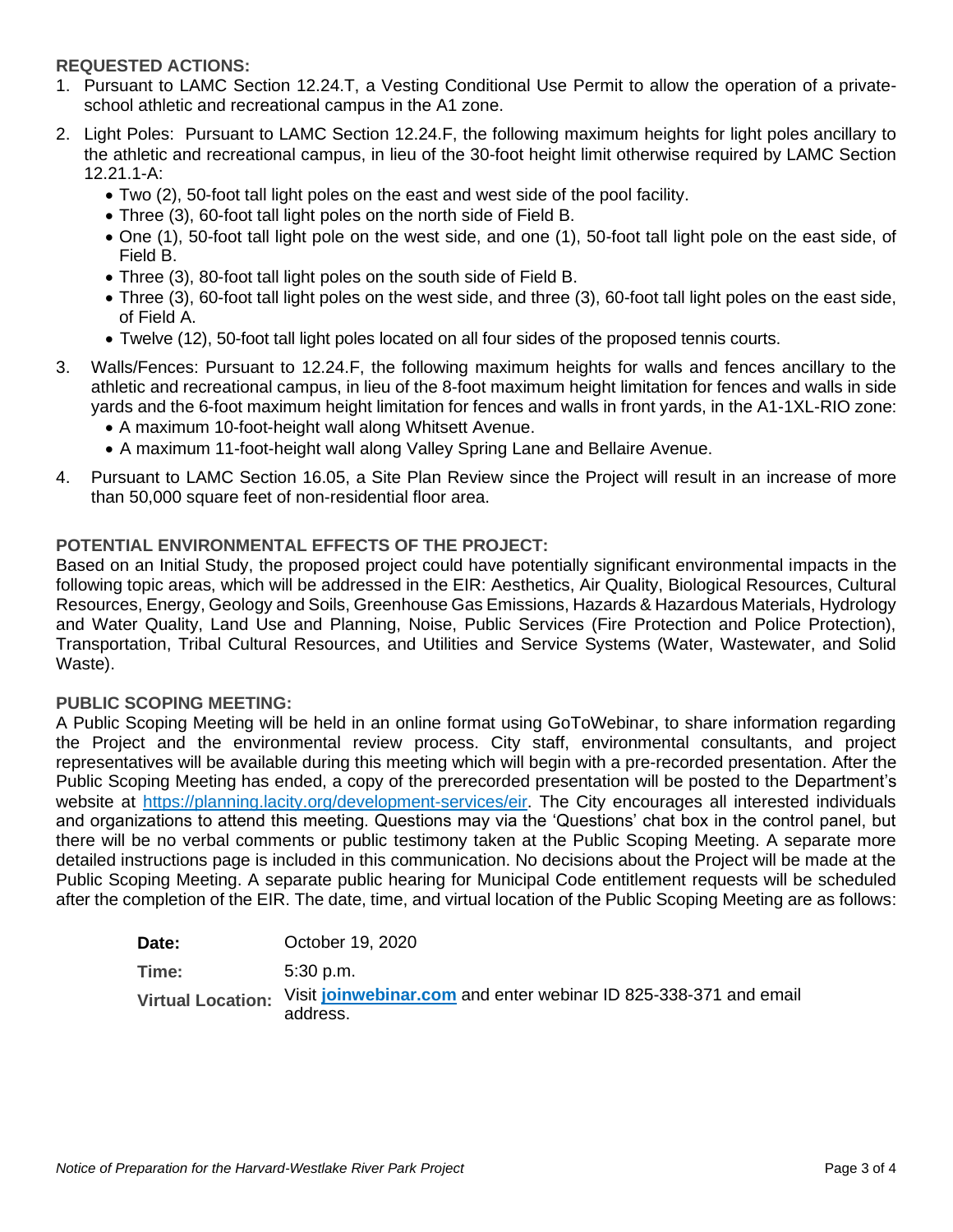#### **FILE REVIEW AND COMMENTS:**

The Department of City Planning recognizes the unprecedented nature of COVID-19 and, having been identified as an essential City service, continues to work and respond to all inquiries pertaining to our ongoing efforts to process entitlement applications. As a result of the Mayor's "Safer at Home" Order issued on March 19, 2020, means to access project-related materials in-person may be limited. To that end, the Department of City Planning will ensure that interested parties seeking information about the Project will have access. A copy of this notice and the Initial Study prepared for the Project may be viewed with the environmental file or online at [https://planning.lacity.org/development-services/eir.](https://planning.lacity.org/development-services/eir)

The environmental file also may be available for public review, by appointment only, at the City of Los Angeles, Department of City Planning, 221 North Figueroa Street, Suite 1350, Los Angeles, CA 90012, during office hours Monday - Friday, 9:00 a.m. - 4:00 p.m. Please contact the Staff Planner listed below to schedule an appointment.

The City will consider all written comments regarding the potential environmental impacts of the Project and issues to be addressed in the EIR. If you wish to submit comments, please reference the Environmental Case No. above, and submit them in writing by Monday, October 30, 2020 **no later than 4:30 p.m.** Written comments will also be accepted at the Public Scoping Meeting described above.

Please direct your comments to:

| Mail: | Kimberly Henry<br>City of Los Angeles, Department of City Planning |
|-------|--------------------------------------------------------------------|
|       | 221 N. Figueroa Street, Room 1350                                  |
|       | Los Angeles, CA 90012                                              |

#### **E-mail:** kimberly.henry@lacity.org

**ACCOMMODATIONS:** As a covered entity under Title II of the Americans with Disabilities Act, the City of Los Angeles does not discriminate on the basis of disability. Other services, such as translation between English and other languages, may also be provided upon written request submitted a minimum of seven (7) working days in advance to: kimberly.henry@lacity.org. Be sure to identify the language you need English to be translated into, and indicate if the request is for oral or written translation services. If translation of a written document is requested, please include the document to be translated as an attachment to your email.

VINCENT P. BERTONI, AICP Director of Planning

milles

Kimberly Henry Major Projects Section Department of City Planning (213) 847-3688

**Attachments:** Project Location Map Conceptual Site Plan – Ground Level GoToWebinar Instructions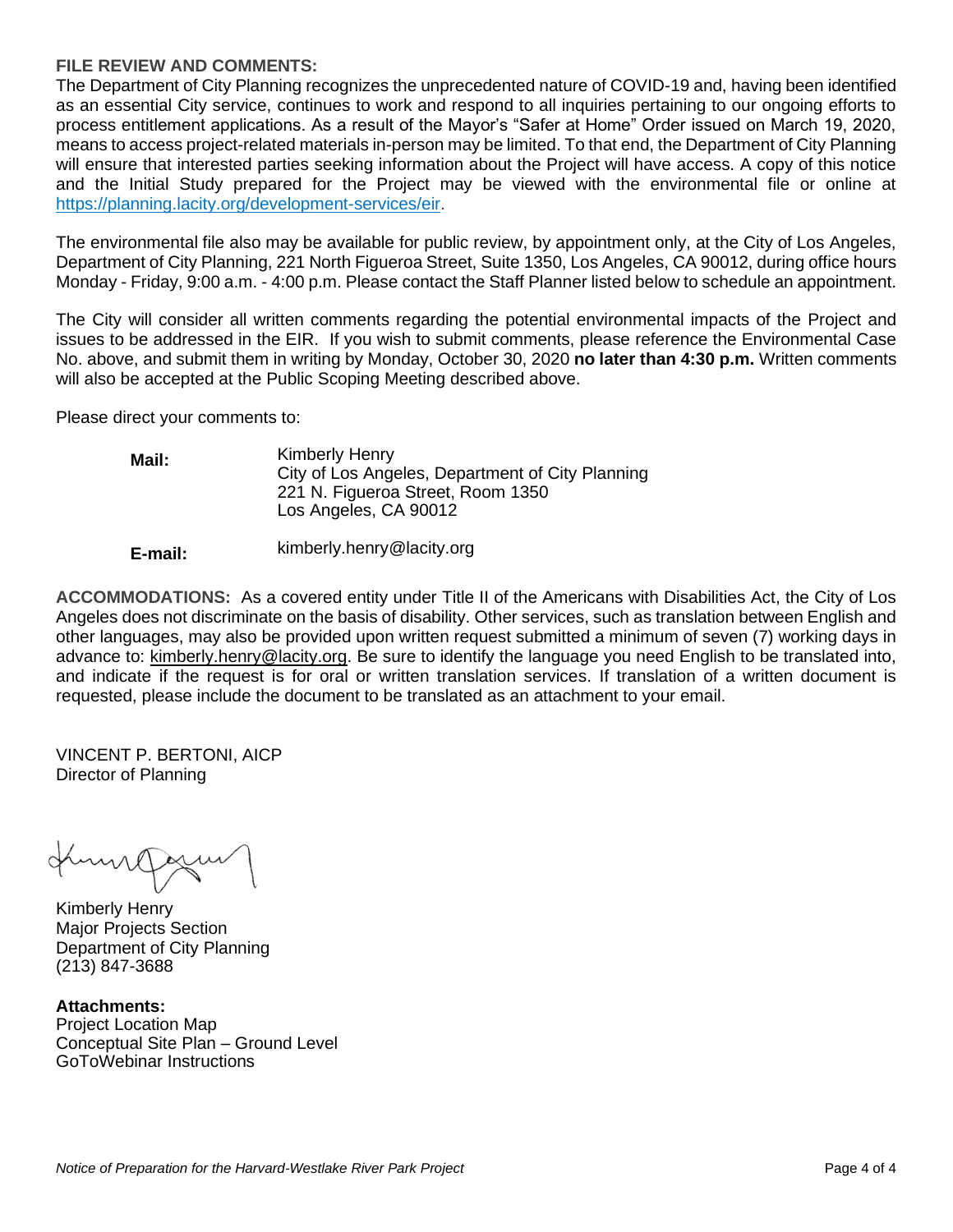

SOURCE: ESA, 2020.

Harvard-Westlake Initial Study

Project Location/Vicinity Map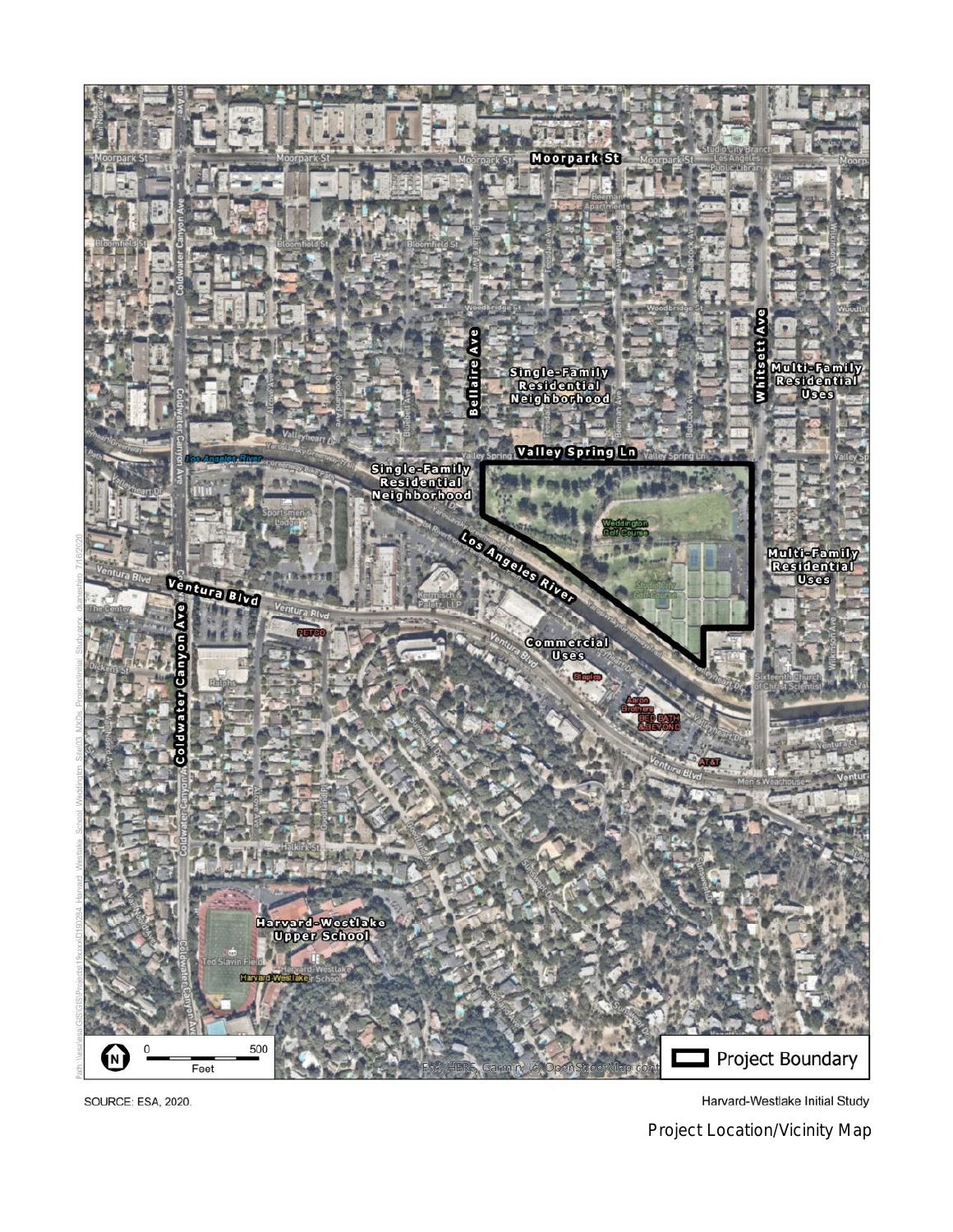

SOURCE: Gensler, 2020